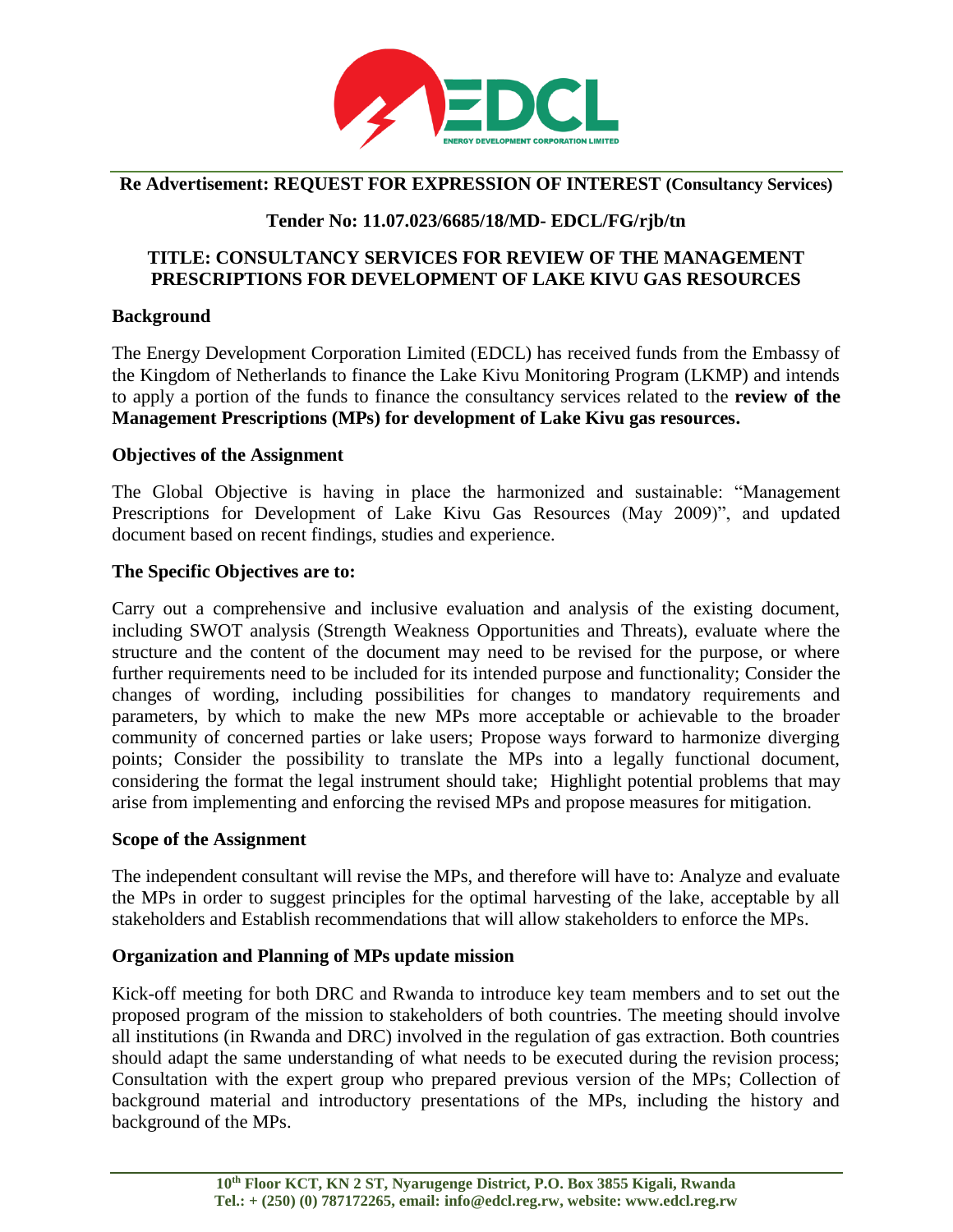

Indispensable documentation for review of MPs shall include but not be limited to:

MPs – latest officially released English and French versions from May 2009 and January 2010; Main scientific and technical studies used during elaboration of MPs (for instance the "Modelling the reinjection of deep Water after Methane Gas Extraction in Lake Kivu" carried out by EAWAG); Comments on MPs already received from DRC and Rwanda, operators, investors, scientists; Reports of the International Workshops on Lake Kivu held in 2007, 2010, 2011; Reports of bilateral meetings between Rwanda and DRC (in 2009, 2010, 2011, 2012); Reports of national inter-ministerial meetings/workshops on Lake Kivu held in Rwanda and in DRC and any other documents considered indispensable to facilitate the review of MPs, including legislations from both countries.

The Consultant shall collate and finalize responses and edits to the MPs, and prepare a first draft of the revised MPs. The first re-draft of the MPs will be issued to all members of the committees and key members for legal and technical review; the key members shall prepare the final English and French language draft of the revised MPs for presentation and review. The final version will be issued to both DRC and Rwanda governments; A final presentation to each government (or joint presentation, if possible) of the revised MPS, including the institutional, environmental, economic and legal recommendations.

The beneficiaries are primarily the two countries represented by the Ministry of Infrastructure of Rwanda and the Ministry of Hydrocarbons of the Democratic Republic of Congo, respectively. Other beneficiaries shall include the various institutions and authorities in the two governments, the multilateral agencies to be affected, the formative bilateral authority, the contributing parties to the review process and the concession holders of gas rights on Lake Kivu.

The duration of the review of the MPs is expected to be approximately 29 weeks once the Consultant reviewing the MPs starts their activities.

The EDCL/LKMP now invites eligible consulting firms ("Consultants") to express their interest in providing the services. Interested consultants must provide information indicating that they have the required qualifications and relevant experience to perform the services (*brochures, description of similar assignments with certificate of good completion, availability of qualified and experienced technical key staff including Lake Kivu Expert (senior category); Fluid dynamics scientist (senior category); Fluid dynamics engineer (senior category); Limnology specialist (senior category);Process engineering specialist (senior category); Environmental engineer (senior category); Legal and policy expert(s) (senior category); Economist (senior category).* Consultants may associate with other firms/institutions to enhance their qualifications.

Consultants will be selected based on Quality Cost Based Selection Method (QCBS) in accordance with the procedures set in REG's Procurement User Manual dated on August 2016.

Interested consultants may obtain further information at the Office of EDCL at Kigali City Tower (KCT),  $10^{th}$  floor, P.O. Box 3855 Kigali. Tel.: +  $(250)$  (0) 788615636, E-mail: [procurement@edcl.reg.rw](mailto:procurement@edcl.reg.rw) copy to [tnkaka@edcl.reg.rw](mailto:tnkaka@edcl.reg.rw) and [augumutoni@gmail.com](mailto:augumutoni@gmail.com) from 7:00 to 17:00 local time**.**